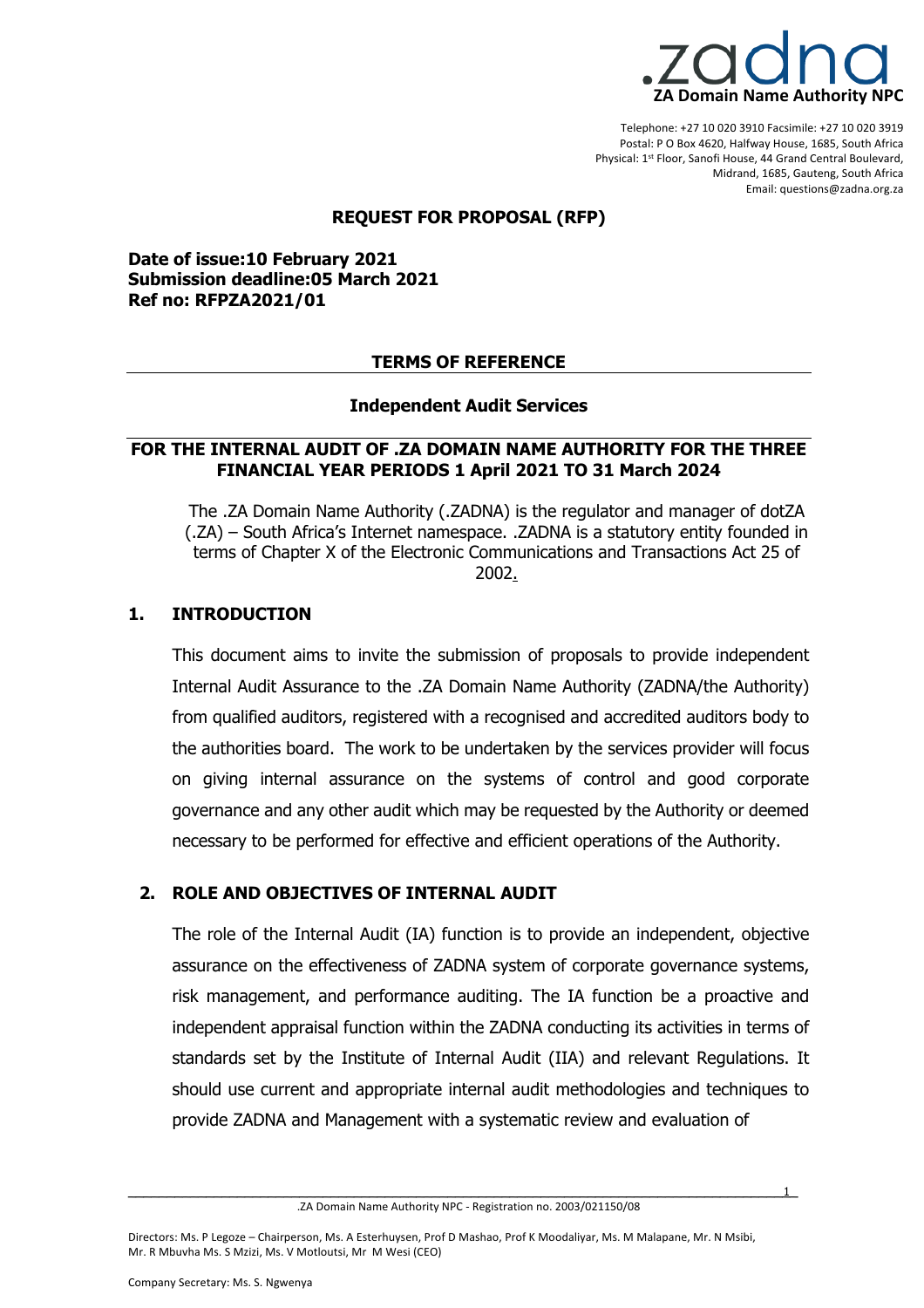operations for determining efficiency, economy, and effectiveness of policies, practices, and control.

# **3. ORGANISATIONAL STATUS OF INTERNAL AUDIT**

The Internal Audit function reports, functionally, to the Audit and Risk Committee (ARC) and administratively to the Chief Executive Officer of ZADNA.

# **4. SCOPE OF WORK**

The internal audit must be conducted following the Professional Practices of Internal Auditing standards and the Code of Ethics set by the Institute of Internal Auditors (IIA).

The scope of the Internal Audit function shall consist of, but not limited to the following work:

- 4.1. Evaluate the adequacy and effectiveness of the organisation's corporate governance processes, risk management, and internal control systems.
- 4.2. Review and update the internal audit charter for approval.
- 4.3. The internal auditors, in consultation with the ARC and the CEO, no later than two (2) months before the date the work is due to commence, will prepare:
	- 4.3.1. A rolling three-year strategic Internal Audit Plan and Annual Internal Audit Plan, plans must indicate the scope, cost, and timelines of each audit; and
	- 4.3.2. Audit reports directed to the ARC detailing its performance against the plan, to allow effective monitoring and intervention when necessary.
- 4.4. Reviewing the policies and systems established by Management to ensure compliance with any law pertaining to the organisation's operations.
- 4.5. Reviewing the means of safeguarding assets and verifying the existence of assets.
- 4.6. Appraising the economy and efficiency with which resources are employed and, where appropriate, recommend suggestions for improved operating performance.
- 4.7. Reviewing operations or programmes to ascertain whether results are consistent with established objectives and goals and whether the operations or programmes are being carried out as planned.

\_\_\_\_\_\_\_\_\_\_\_\_\_\_\_\_\_\_\_\_\_\_\_\_\_\_\_\_\_\_\_\_\_\_\_\_\_\_\_\_\_\_\_\_\_\_\_\_\_\_\_\_\_\_\_\_\_\_\_\_\_\_\_\_\_\_\_\_\_\_\_\_\_\_\_\_\_\_\_\_\_\_\_\_\_\_2 .ZA Domain Name Authority NPC - Registration no. 2003/021150/08

Directors: Ms. P Legoze – Chairperson, Ms. A Esterhuysen, Prof D Mashao, Prof K Moodaliyar, Ms. M Malapane, Mr. N Msibi, Mr. R Mbuvha Ms. S Mzizi, Ms. V Motloutsi, Mr M Wesi (CEO)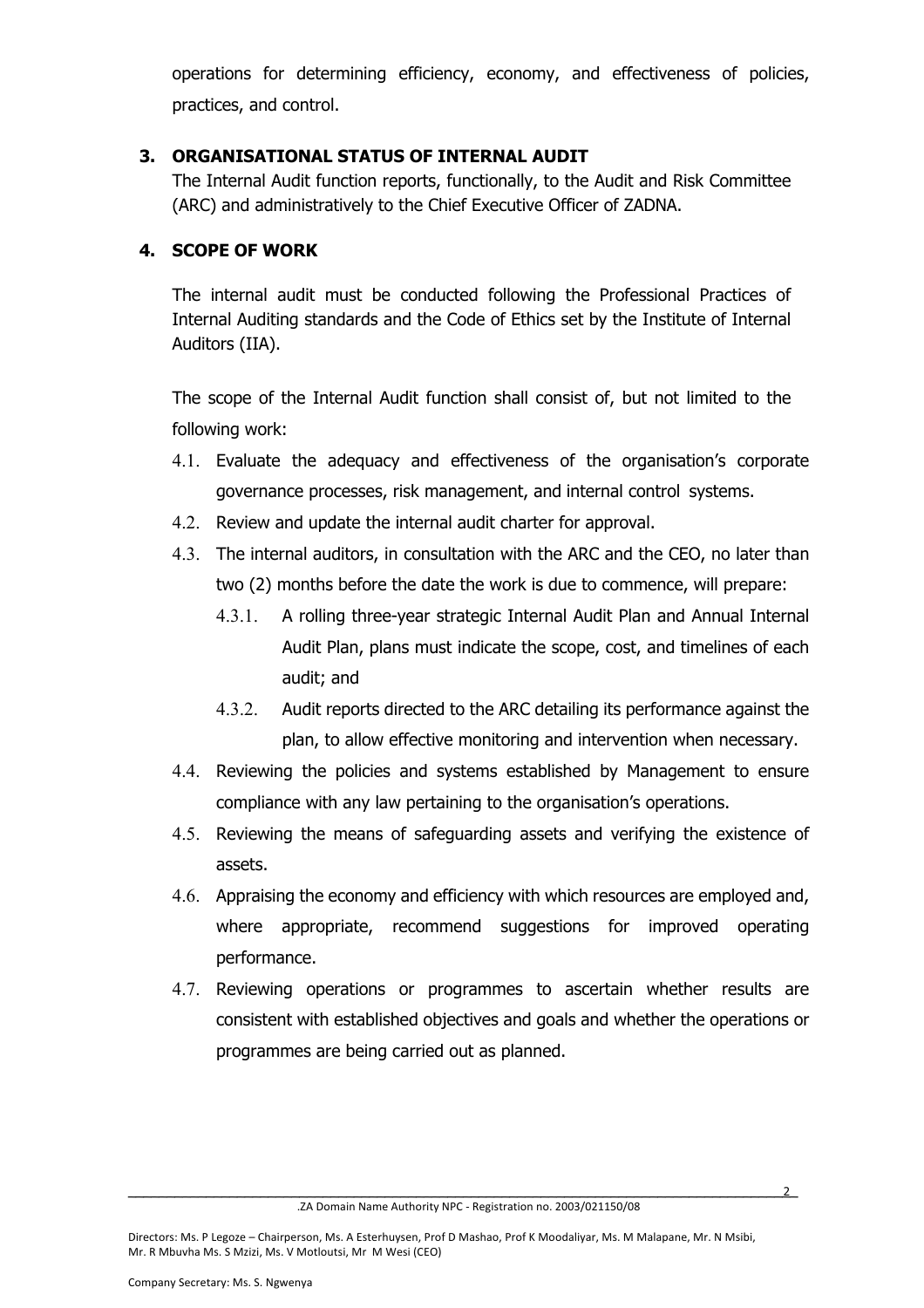- 4.8. As when needed to reviewing the planning, design, development, implementation, and operation of major computer-based systems or ICT Projects to determine whether:
	- 4.8.1. Adequate controls are incorporated.
	- 4.8.2. Thorough systems testing is performed at appropriate stages.
	- 4.8.3. System documentation is complete and accurate.
	- 4.8.4. The needs of users are met, and
	- 4.8.5. That adequate ICT governance systems are in place.
- 4.9. Perform risk-based audit assignments in line with the standards and guidelines set by the IIA.
- 4.10. Reporting the results of the audits to ARC and Management for their response.
- 4.11. Perform any ad hoc investigations into any matter or activity affecting the probity, interest and operating efficiency of ZADNA on request by the ARC, and in conjunction with CEO before work is due to commence.
- 4.12. Liaise with the external auditors to align the respective work programmes so that, where applicable, the latter may place reliance on the IA work output. Performance of audit assignments. The Internal Audit Function must apply due care and professionalism during audits to identify severe defects in the internal controls, which might result in possible malpractice. Any such defects must be reported immediately to the CEO or the ARC, without disclosing these to any other staff. This also applies to instances where serious fraud and irregularity is uncovered. In addition to the above, the scope includes but is not limited to the following;
	- 4.12.1. Audit preparation
	- 4.12.2. Preliminary survey
	- 4.12.3. Review of internal controls
	- 4.12.4. Audit testing
	- 4.12.5. Development of findings and recommendations
	- 4.12.6. Obtaining management responses and
	- 4.12.7. Reporting
- 4.13. Quality assurance reviews of the work.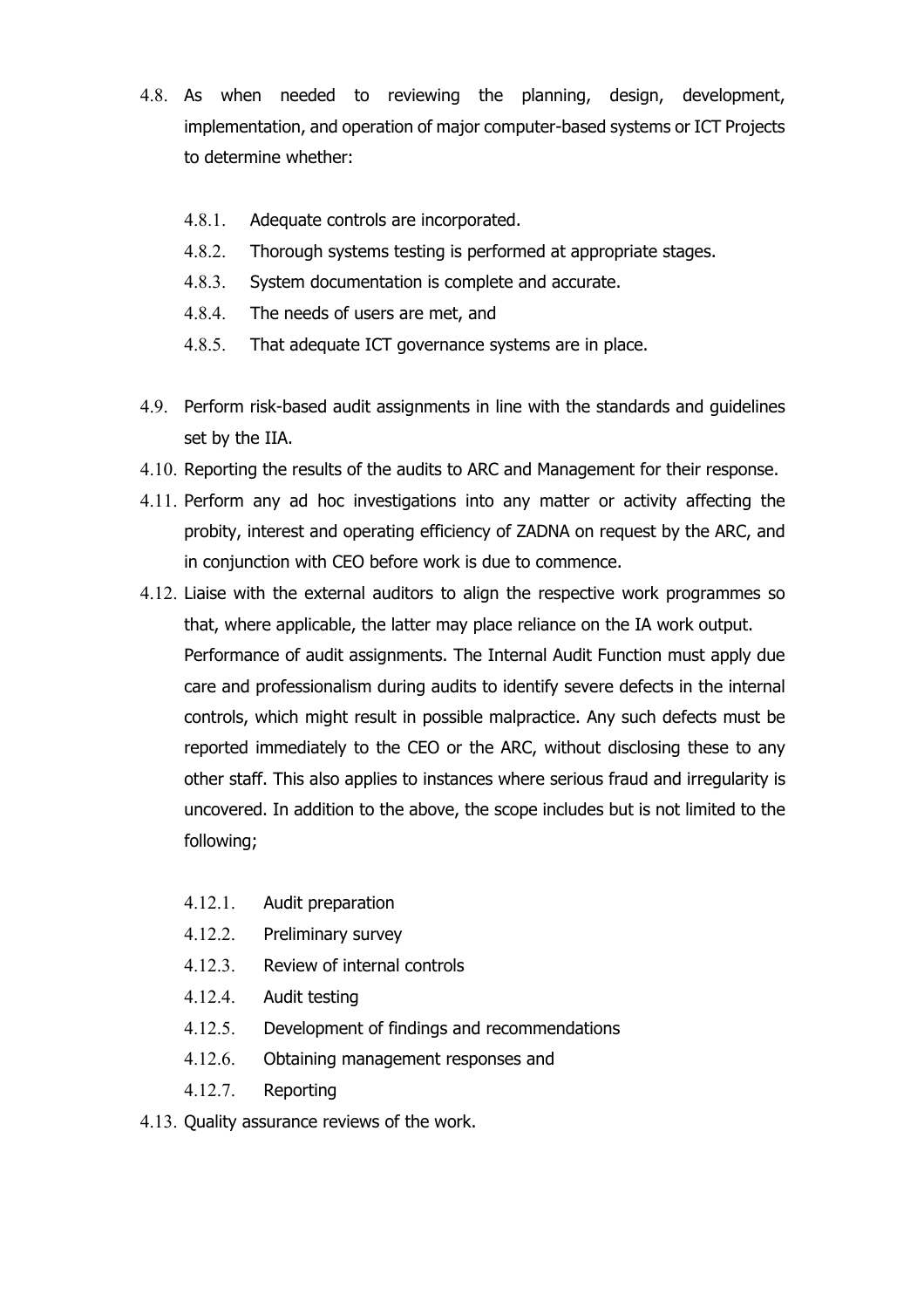- 4.14. Independence and objectivity of audit staff. In carrying out the audit work, the auditor must ensure that audit staff maintains their objectivity by remaining independent of the activities they audit. The audit consultant shall;
	- 4.14.1. Have no executive or managerial powers, functions or duties except those relating to Internal Audit work.
	- 4.14.2. Not be involved in the day to day operations of ZADNA; and,
	- 4.14.3. Not be responsible for the detailed development or implementation of new systems and procedures.
- 4.15. Monitoring progress of assignments. Quarterly, the Successful Bidder shall meet with the ARC to report on the progress of work accomplished.
- 4.16. Report of audit results. The report(s) on findings and recommendations should be sent to the relevant ZADNA Executive, as the case may be, (auditee) responsible for implementing those recommendations for their review and comment. Within ten
- 4.17. (10) working days of sending the report(s), the Successful Bidder shall meet with ZADNA Management to discuss the findings and obtain written responses to recommendations together with implementation dates. If the findings have not been addressed, these shall then be incorporated into the relevant report.
- 4.18. The Successful Bidder shall ensure that all work conforms to the Standards for the Professional Practice of Internal Auditing.
- 4.19. Fraud and irregularities. In planning and conducting its work, the successful bidder should seek to identify serious irregularities, which might result in possible fraud; any such irregularities must be reported immediately to the Chief Executive Officer of ZADNA as well as the Chairperson of the ARC without disclosing these to any other members of the staff.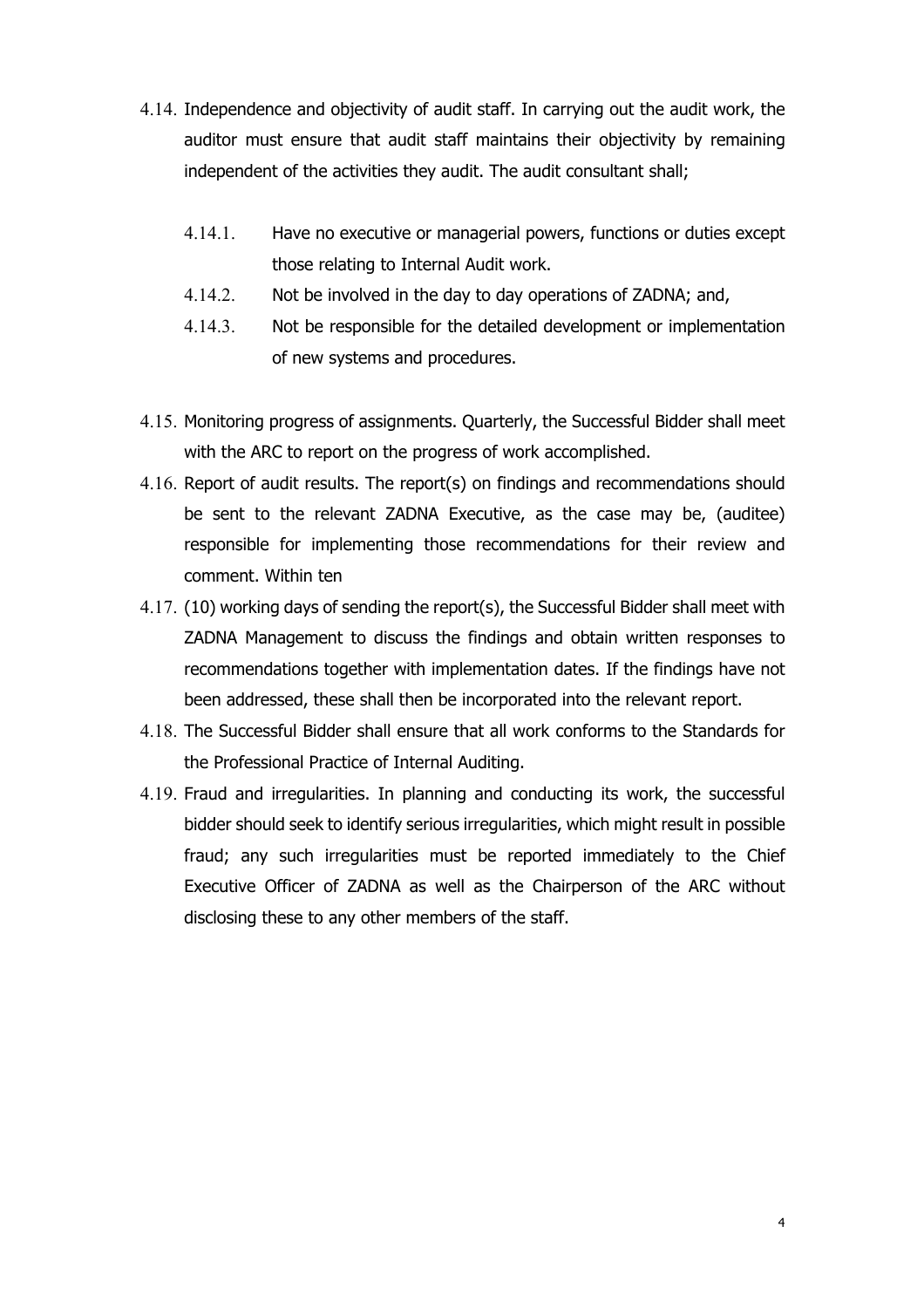# 5. **CONTRACT DURATION**

5.1. The contract's duration is anticipated to run for three (3) fiscal years, commencing for the 2021/2022 financial period and ending after the audit for the 2024/25 financial period. The 2nd and 3rd year will be subject to an evaluation of the 1st year's achieved targets and approval by the ARC.

## 6. **SKILLS REQUIRED ON THE PROFESSIONAL**

- 6.1. Strong analytical skills and interpersonal skills.
- 6.2. Sound judgement and commercial awareness
- 6.3. Assertiveness, Independence and objectivity.
- 6.4. Performing effective audit and assurance engagement.
- 6.5. Ability to report accurately with the highest level of precision and meet deadlines.
- 6.6. Guiding efficient and effective operations.
- 6.7. Risk Management
- 6.8. IT General skills

## 7. **REQUESTED DOCUMENTS**

- 7.1. CIPC registration documents.
- 7.2. Tax Compliance certificate/Pin .
- 7.3. BEE Certificate / Affidavit .
- 7.4. Detailed Company profile.
- 7.5. Professional body affiliation accreditation.
- 7.6. Three contactable references in the same scope of work.
- 7.7. Pricing Schedule
- 7.8. Declaration of Interest for key Management in the organisation.

### 8. **EVALUATION**

8.1. The RFP will be evaluated with the preference point 80/20 evaluation as per the ZADNA'S procurement policy.

|                                  | <b>Total Point for</b> |             |  |  | price and   Total HDI awarded points 20 |
|----------------------------------|------------------------|-------------|--|--|-----------------------------------------|
| <b>Functionality awarded 80:</b> |                        |             |  |  |                                         |
| Price                            |                        | - 50 Points |  |  | Upliftment of communities (BEE)         |
| Functionality - 30 Points        |                        |             |  |  | Promotion for SMME'S                    |
|                                  |                        |             |  |  | Promotion of Female owned entities      |
| <b>Total</b>                     |                        |             |  |  |                                         |